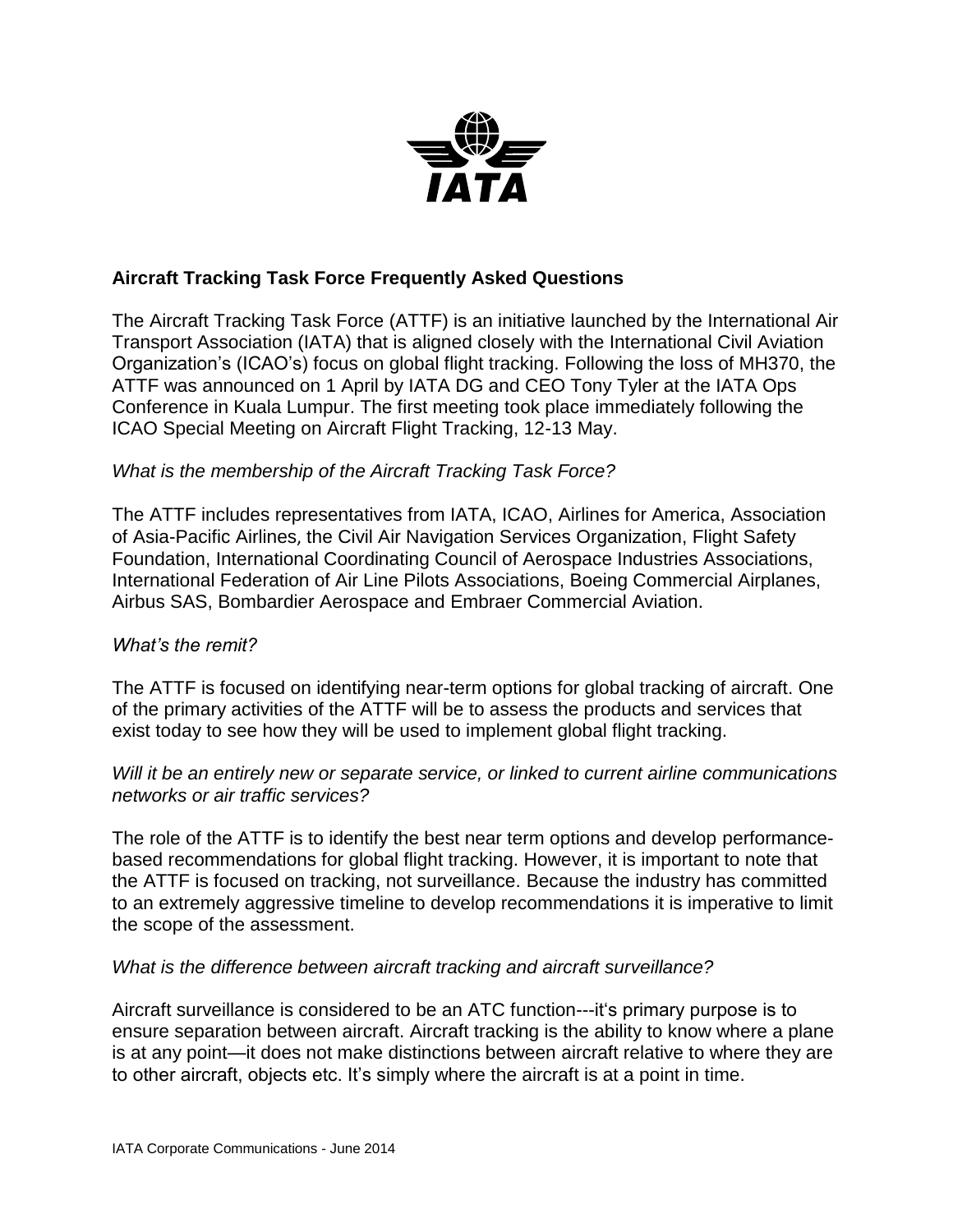*Since the ATTF is not looking at enhanced air traffic control, will recommendations be offered so that each airline can make its own decisions how to track its own aircraft?*

The ATTF has been charged with developing a set of performance-based recommendations—meaning that there will likely be a number of options that airlines can consider. In order to ensure a global capability the ATTF will also define a minimum set of performance requirements that any system should achieve. So airlines will make their own decision about how to best track their aircraft based on their operations but will need to meet a baseline set of requirements.

# *Didn't the industry face the same issues after AF447 and do nothing?*

The AF447 Final Report recommendations related to locator beacons, deployable flight recorders and other accident-specific location capabilities, not specifically flight tracking..The ATTF focus is on developing recommendations to create an improved global capability to track aircraft—this would also improve the ability to identify an aircraft's last reported position. The recommendations submitted to ICAO in the aftermath of AF447 are not part of the ATTF remit.

# *When is the ATTF going to report?*

We expect the ATTF to be in a position to deliver draft options for enhanced global aircraft tracking to the International Civil Aviation Organization (ICAO) in September leading to presentation to the industry before yearend.

### *How quickly do you envisage the recommendations of the ATTF will be taken up?*

Because the recommendations will be based on performance needs—meaning that operators will utilize different options to accommodate their fleets, routes, etc., some recommendations can be taken up very quickly while others may take longer. It's also important to note that the task force will identify a minimum set of performance requirements that any option will need to meet.

### *What weight will be placed on cost considerations?*

Cost is one of the many factors being considered as part of the criteria to assess options. Other factors include items such as data management, availability (such as whether the equipment is available on the market), performance parameters, etc. The ATTF will need to carefully consider all of these factors.

### *Will the recommendations be mandatory as a condition of IATA membership?*

Given the compressed timeframe that the ATTF has to develop its recommendations we are not focusing on mandates. The industry is in agreement that we should never again have an aircraft go missing and to that end, a well rationalized set of performance based options will move the industry forward toward improved global flight tracking. ICAO will need to consider what needs to be done in order for States to ensure that